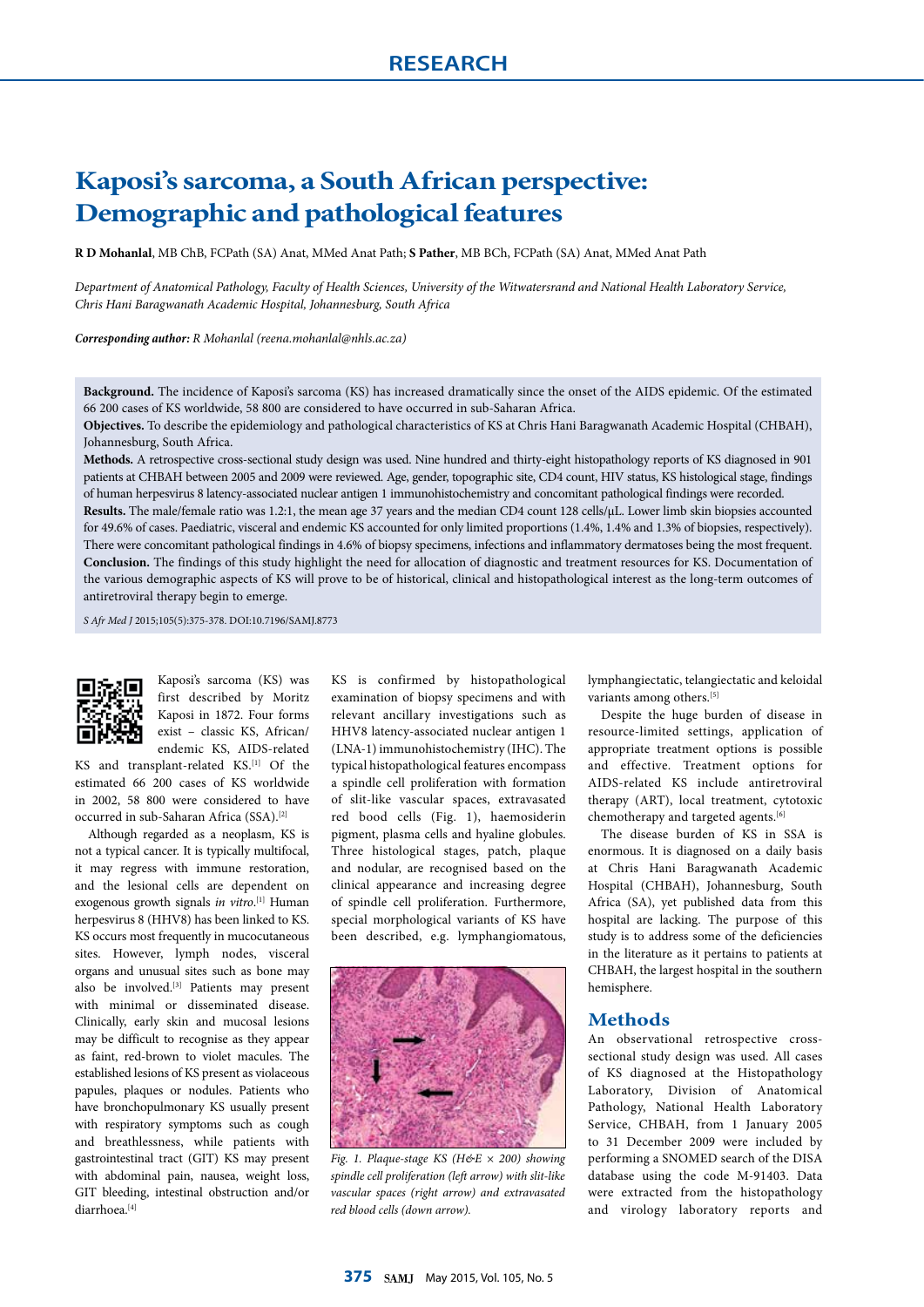entered onto a datasheet. The recorded variables included age, gender, HIV status (seropositive or seronegative), CD4 count (recorded when tested within 1 month of the confirmatory biopsy), topographic region biopsied, histological stage of KS (patch, plaque or nodular), HHV8 LNA-1 IHC and concomitant pathological features identified in the same biopsy specimen. Cases of paediatric KS were extrapolated from the main dataset. For the purposes of the study, 'paediatric' was defined as children <14 years of age as per the admission regulations at CHBAH. Nodal KS cases were reviewed by a single pathologist (RDM).

All information collected was extrapolated onto an Excel spreadsheet and STATISTICA 12 was used for descriptive statistics. Ethical approval was obtained from the Human Research Ethics Committee of the University of the Witwatersrand, Johannesburg (clearance certificate number: M130533). There was no direct contact with patients, and only linked codes were used during statistical analysis.

### **Results**

In total, 938 biopsies from 901 patients were recorded. The male/female ratio was 1.2:1 (488 males and 412 females). Gender was unknown/unspecified in one patient.

Seven hundred and thirty-one patients (81.1% of the total number) were HIVseropositive and 9 were HIV-seronegative as confirmed by HIV enzyme-linked immunosorbent assay (ELISA). HIV status was unknown in 161 (17.9%) cases. There were 396 HIV-seropositive males and 334 HIV-seropositive females (male/female ratio 1.2:1).

The mean (standard deviation (SD)) age at biopsy diagnosis of KS for the entire cohort was 36.8 (10.2) years, and 36.4 (9.7) years in the confirmed HIV-seropositive subgroup. The mean age for confirmed HIVseropositive males and females was 38.1 (9.3) and 34.5 (9.7) years, respectively.

Age was unspecified, and therefore not recorded, in 12 patients.

The median CD4 count recorded within 1 month of confirmed KS was 127.5 (quartile range (QR) 184.5) cells/ $\mu$ L and the mean (SD) was 155.74 (143.58) cells/µL (*n*=540). Three hundred and eighty-two patients had CD4 counts <200 cells/µL, 127 had counts between 200 and 400 cells/µL, and 27 had counts between 400 and 600 cells/ µL. HIV-seropositive males had a median CD4 count of 130 (QR 127.7) cells/ µL and HIV-seropositive females had a median CD4 count of 120.5 (QR 181.0) cells/µL.

Topographic sites were clinically unspecified in 264 biopsies. The majority of biopsies (where site was specified) were from the skin (81.5%). One case involved the breast and showed spindle cells infiltrating among terminal duct lobular units. HHV8 IHC performed on this case was positive. Thirteen cases of visceral KS were identified, predominantly within the GIT (Table 1). HHV8 LNA-1 IHC stains were applied to 289 biopsies, 93.8% of which were positive.

Thirteen cases of paediatric KS were identified from 7 males and 6 females (male/female ratio 1.2:1). The mean (SD)

|                                | n              |
|--------------------------------|----------------|
| Visceral                       |                |
| Oesophagus                     | $\mathbf{1}$   |
| Stomach                        | 6              |
| Small bowel                    | $\overline{2}$ |
| Colon                          | $\mathbf{1}$   |
| Anus                           | $\mathbf{1}$   |
| Lung                           | $\overline{2}$ |
| Total                          | 13             |
| Oral cavity                    |                |
| Tonsil                         | 5              |
| Tongue                         | 8              |
| Palate                         | 23             |
| Oral cavity NOS                | $\overline{4}$ |
| Gingiva                        | 3              |
| Alveolar                       | $\mathbf{1}$   |
| Lip                            | 3              |
| Total                          | 47             |
| Pharynx/larynx                 | 7              |
| Lymph node                     | 27             |
| Skin                           |                |
| Abdomen/trunk/back             | 17             |
| Lower limbs                    | 334            |
| <b>Upper</b> limbs             | 125            |
| Head and neck                  | 27             |
| Chest/breast                   | 40             |
| Genital area                   | 6              |
| Total                          | 549            |
| Eye                            |                |
| Eyelid                         | 18             |
| Conjunctiva                    | 9              |
| Eye NOS                        | 3              |
| Total                          | 30             |
| <b>Breast</b>                  | $\mathbf{1}$   |
| NOS = not otherwise specified. |                |

age in the paediatric group was 6.5 (3.4) years. HIV status was unknown in 2 paediatric patients, was confirmed to be negative in 1 and was positive in 10. Six CD4 counts were available, with a median of 217.0 (QR 204.0) cells/µL. Lymph nodes (*n*=5) were the most frequently represented topographic site in this subgroup. Other sites included palate (1), small bowel (1), skin of upper limb (1) and lower limb (2), and foreskin (2).

Twelve biopsies of KS from 9 HIV ELISA-seronegative patients (1 child and 8 adults) were seen. There was no history of transplantation in these patients. The male/female ratio was 1.3:1, the mean (SD) age was 55.4 (19.7) years, and the commonest site biopsied was skin of the lower limb.

Stages of KS were recorded in the histopathology reports of 708 biopsies. One hundred and nine cases (15.4%) were of patch stage, 380 (53.7%) were of plaque stage and 219 (30.9%) showed nodular-stage KS. Special morphological variants were recorded in 17 cases. Eleven lymphangiomatous (Fig. 2), 1 telangiectatic and 5 lymphangiectatic variants were documented. Special morphological variants were most frequently noted in lower-limb skin biopsy specimens (41.2%).

Concomitant pathological features were recorded in 4.6% of all biopsies, with infections constituting 27.9% of the additional pathology noted (Table 2). Seven cases of granulomatous inflammation and KS were seen in the same biopsy specimen. Five were recorded in skin punch biopsies, 1 from a lymph node and an additional case from the breast. Periodic acid-Schiff and Ziehl-Neelsen special stains performed on all 7 cases were negative for micro-organisms. Polymerase chain reaction (PCR) for *Mycobacterium* genus was positive in 1 case of cutaneous KS which had concomitant granulomatous inflammation. Furthermore, acid-fast bacilli were detected in the sputum of an additional patient who had synchronous cutaneous KS and granulomatous inflammation. The features in two skin punch biopsies raised the possibility of concomitant syphilis owing to the presence of a dense lymphoplasmacytic infiltrate. In one case, Warthin-Starry special stain to detect spirochaetes was negative and serological confirmation was advised. Three cases of concomitant candidiasis were recorded in oral cavity biopsies. There were 27 cases of nodal KS, 12 of which showed concomitant pathology. One of these showed granulomatous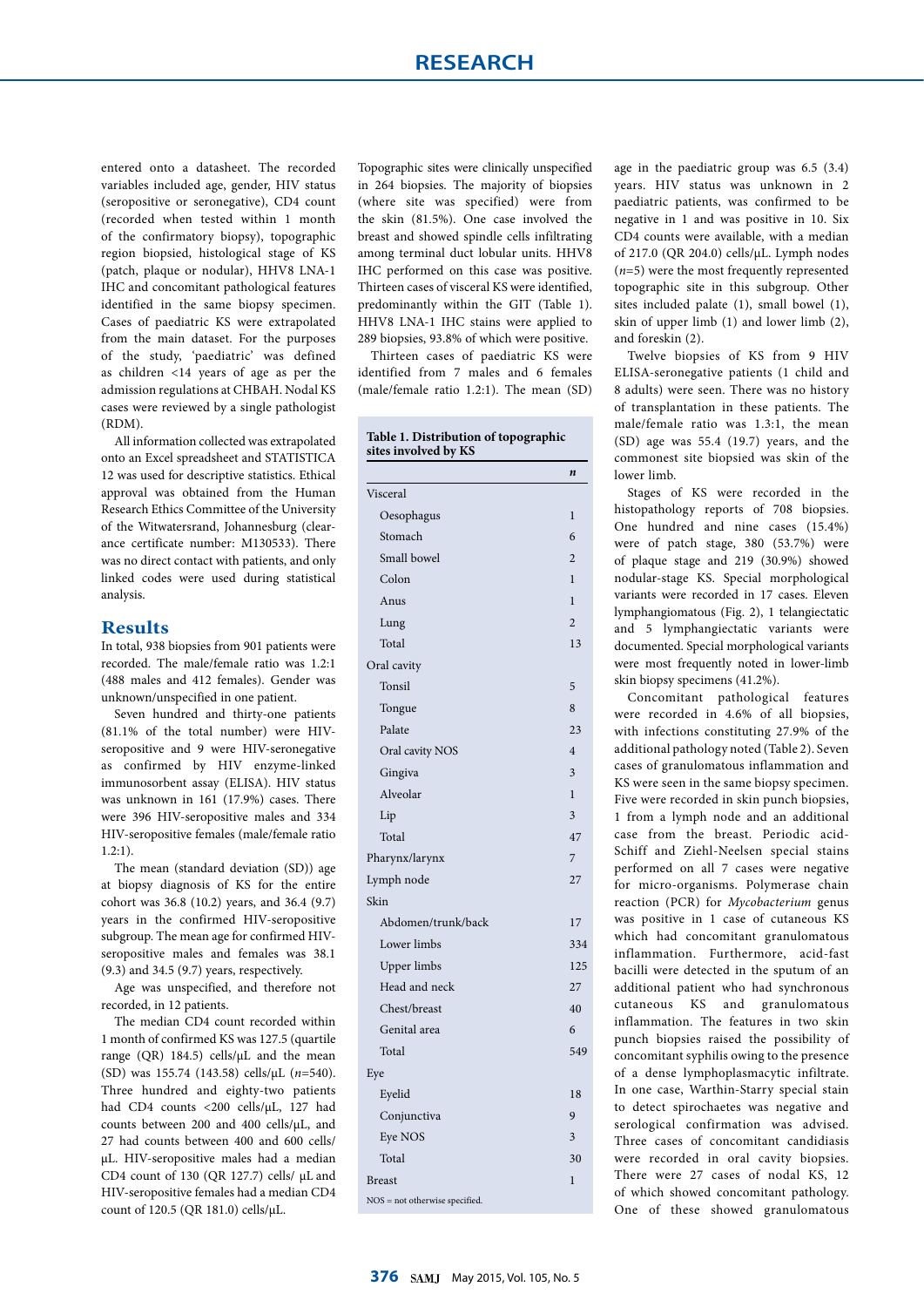

*Fig. 2. Lymphangiomatous variant of KS (H&E × 100).*

| Type of concomitant pathology                      | n                       |
|----------------------------------------------------|-------------------------|
| <b>Infections</b>                                  |                         |
| Cytomegalovirus                                    | 3                       |
| Candida                                            | 3                       |
| Cryptococcus                                       | 1                       |
| Possible syphilis                                  | $\mathfrak{D}$          |
| Herpes simplex virus                               | $\mathbf{1}$            |
| Granulomatous inflammation<br>due to Mycobacterium | $\overline{2}$          |
| Subtotal                                           | 12                      |
| Dermatitis                                         |                         |
| Seborrhoeic dermatitis                             | 1                       |
| Spongiotic dermatitis NOS                          | 1                       |
| Interface dermatitis                               | $\overline{\mathbf{4}}$ |
| Granulomatous inflammation<br><b>NOS</b>           | 5                       |
| Subtotal                                           | 11                      |
| Panniculitis                                       | $\overline{\mathbf{4}}$ |
| Other                                              |                         |
| Human papillomavirus                               | 1                       |
| Verruca                                            | 1                       |
| Chalazion                                          | 1                       |
| Intussusception                                    | 1                       |
| Gastritis                                          | 1                       |
| HIV lymphadenitis                                  | 10                      |
| Castleman's disease                                | 1                       |
| Total                                              | 43                      |
| $NOS = not otherwise specified.$                   |                         |

inflammation (as above), 10 showed HIV lymphadenitis and the remaining case showed concomitant Castleman's disease.

#### **Discussion**

Of the tens of thousands of cases of KS diagnosed worldwide, the vast majority are believed to have occurred in SSA.<sup>[2]</sup> While developed countries are experiencing a decline in the incidence of KS as a result

of timeous ART initiation, KS remains a cause of significant morbidity and mortality in developing countries like SA owing to suboptimal availability of ART.<sup>[7]</sup>

SSA is home to approximately 80% of the world's HIV-infected female population, and heterosexual transmission of HIV remains the main mode of spread worldwide.[8] In SA, the risk of developing KS is related to the transmission pattern of HIV, which is predominantly heterosexual.<sup>[9]</sup> The male/ female ratio of patients diagnosed with confirmed HIV-associated KS in this study is in keeping with the trend of KS shifting from a male-predominant disease<sup>[10]</sup> and is reflective of the high prevalence of HIV among young women, who bear the brunt of HIV in SA. This is in contrast to the initial recognition of KS as a male-predominant disease in homosexual men in the USA in the 1980s.

The mean age of patients diagnosed with KS at CHBAH was similar to the findings of Mosam *et al.*<sup>[9]</sup> and may change as the longterm effects of the ART roll-out programme begin to emerge. It is predicted that with ART, HIV-seropositive patients will live longer and may therefore present later with KS.[11]

The mean and median CD4 counts we have demonstrated are lower than those documented in comparable studies.<sup>[9]</sup> Interestingly, 28.5% of the 540 patients with known CD4 counts had values in excess of 200 cells/µL. This is in keeping with the suggestion that in Africa severe immunosuppression is not a prerequisite for the development of  $KS$ <sup>[12]</sup>

KS most commonly involves mucocutaneous topographic regions.[3] Our study is supportive of this, as at least 63.5% of all KS biopsies at CHBAH during the study period originated from mucocutaneous sites. The limited number of visceral KS may be attributed to under-sampling, as synchronous, more easily accessible mucocutaneous lesions in these patients may have been biopsied instead. KS involving topographic sites considered unusual by Pantanowitz and Dezube<sup>[13]</sup> in this study included 2 cases in the larynx, 9 in conjunctiva and 1 in the breast.

HIV status was not available in 17.9% of patients. This may be attributed to a number of reasons, including patients refusing consent for HIV testing, HIV testing at a peripheral hospital not linked to the DISA database at CHBAH, failure to recommend HIV testing or failure to specify the patients' status in the clinical history section of the laboratory requisition form.

Pitche *et al.*,<sup>[14]</sup> in a study of 20 cases of African/endemic KS, found a male/female ratio of 9:1 in contrast to the lower male/

female ratio of patients with endemic KS at CHBAH of 1.3:1.

Interestingly, HHV8 LNA-1 staining was only applied to 30.8% of biopsies at CHBAH during the study period. This reflects variable individual pathologists' practice, as in the appropriate clinical context the histopathological diagnosis may be based on the presence of typical morphological features of KS. In SA's public health sector, immunohistochemistry-related cost factors also play an influential role. In this study, the majority (93.8%) of HHV8 LNA-1 immunohistochemical stains performed on KS biopsies were positive, more than the 64% positivity recorded by Ramos da Silva *et al.*<sup>[15]</sup> HHV8 PCR testing may be indicated in those cases displaying clinical and morphological features of KS but negative HHV8 immunohistochemical staining. Paediatric KS (diagnosed in patients aged <14 years) accounted for 1.4% of all biopsies and lymph nodes (*n*=5) were the most frequent site represented. The findings of Stefan *et al.*[16] revealed a median age of 6 years, similar to our findings of a median of 7 years. However, their average CD4 count was higher (mean 440 cells/µL v. 209.2 cells/µL in our study), and the most commonly affected site was the skin. Further studies to determine the incidence of paediatric KS may be useful in light of the rigorous prevention of mother-tochild transmission antiretroviral programme, as the impact of reduced vertical transmission of HIV infection may result in a decline in the incidence of KS in children.

In this study, patch-stage KS was diagnosed least frequently of the three histological KS stages. Patch-stage KS may be a subtle manifestation clinically. It is probable that patients are more likely to recognise and be concerned about well-established and/ or larger lesions. Moreover, from a clinical viewpoint, larger lesions are likely to be more representative and provide greater diagnostic/confirmatory yield. Plaque- and nodular-stage KS lesions are therefore more frequently targeted for biopsy.

Granulomatous inflammation was seen in 7 of our specimens, with 2 cases of confirmed *Mycobacterium* infection. As highlighted by Ramdial *et al.*,<sup>[17]</sup> adequate investigation of granulomatous inflammation for confirmation of concomitant *M. tuberculosis*  is crucial in highlighting possible multidrug resistance and non-compliance. The review article by Grayson<sup>[18]</sup> addressed concomitant pathology in cutaneous KS. Our CHBAHbased study documents concomitant pathology occurring in *extracutaneous* KS biopsy specimens. As concomitant pathology was noted in approximately half of all